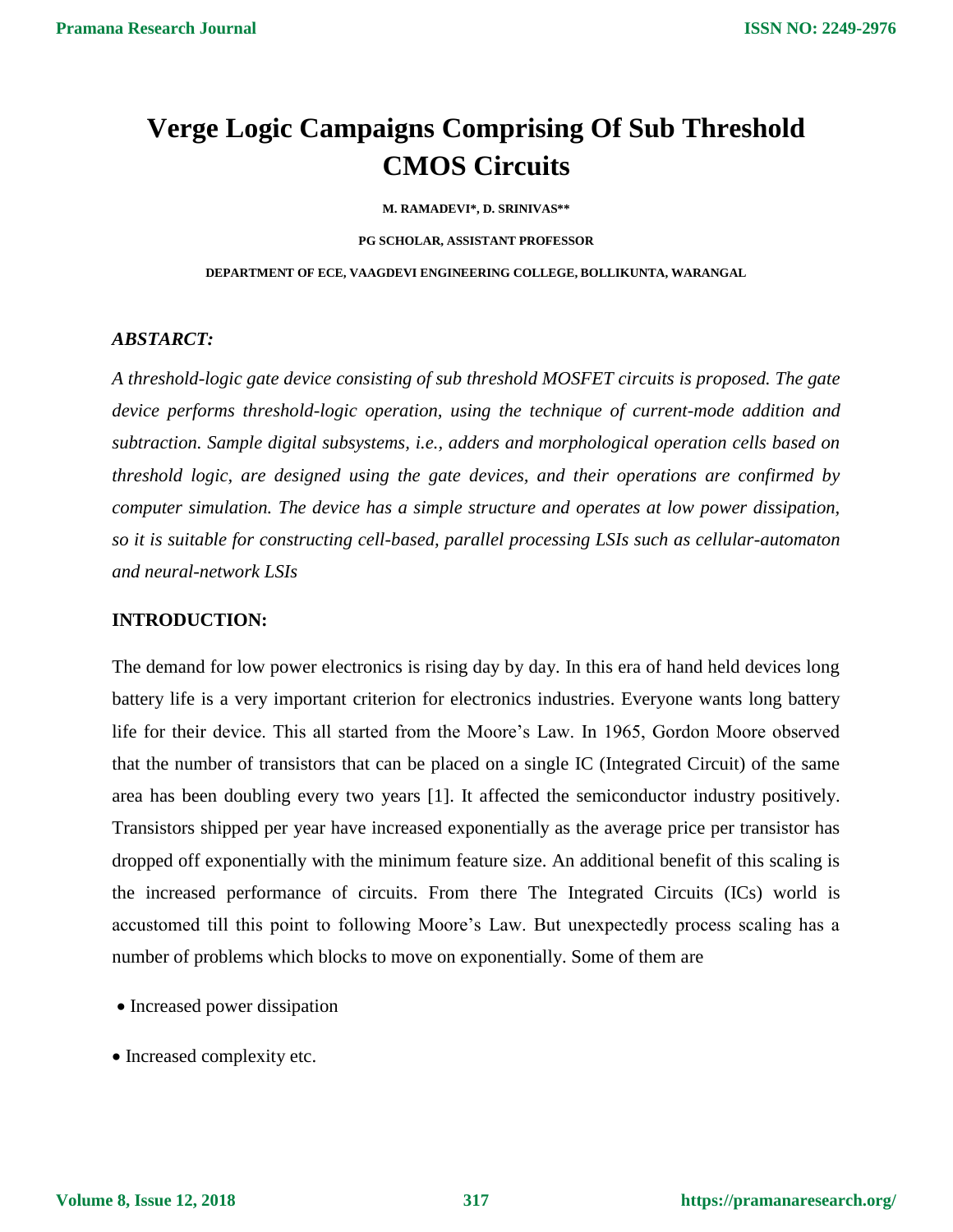Main concern which hampers the further scaling of transistors is the issue of power dissipation. A chip consist of many energy storage elements, mainly capacitors, some that are required for computation (MOSFET device capacitances) and some that are a hindrance to circuit operation (parasitic capacitances). These capacitors are continually charged and discharged through resistive elements during circuit operation, resulting in energy dissipation in the form of heat. The amount of heat dissipated puts a restriction on the computational performance of the circuit. While shrinking of devices has reduced the amount of parasitic capacitance and this alleviates power dissipation problems. But the number of devices (dissipating power somewhat less) accommodated has been increased due to process scaling which results in more power dissipation as compared to previous one. As the more number of transistors are placed on a single chip, the sub- threshold leakage current becomes dominant factor of total power dissipation. Sub-threshold leakage current occurs when transistor is off. So the leakage current dissipates power, even when it is not doing any useful computations, in the form of heat. The MOS-FET threshold voltage VT decreases with increase in the device junction temperature caused by this heat dissipation. The sub-threshold leakage currents are exponentially dependent on VT, increasing with decrease in VT. Thus increased on-chip temperatures cause more power dissipation due to increased leakage currents and increased dissipation of heat. Another problem with aggravated on chip temperature is that they can result in reduced operating life spans for the chip

**SUB-THRESHOLD LOGIC** As seen above the sub threshold current is present in our circuit, but is of no use. So let us use these subthreshold current for operation of our circuit. The idea of using sub-threshold current for circuit is known as subthreshold logic. Here the VDD of the circuit is set at a value lower than or equal to the threshold voltage of that particular process technology, i.e. VDD  $\leq$  VT. Figure 2.1 shows the dependence of drain current (ID) on applied Gate to Source voltage (VGS). This can be seen that below threshold voltage the current through the transistor is exponential in nature. The circuit will thus operate with only sub-threshold leakage currents, since the transistors in the circuit will never be in the linear or saturation region. This approach not only results in very low power consumption but it also utilizes leakage currents for computation.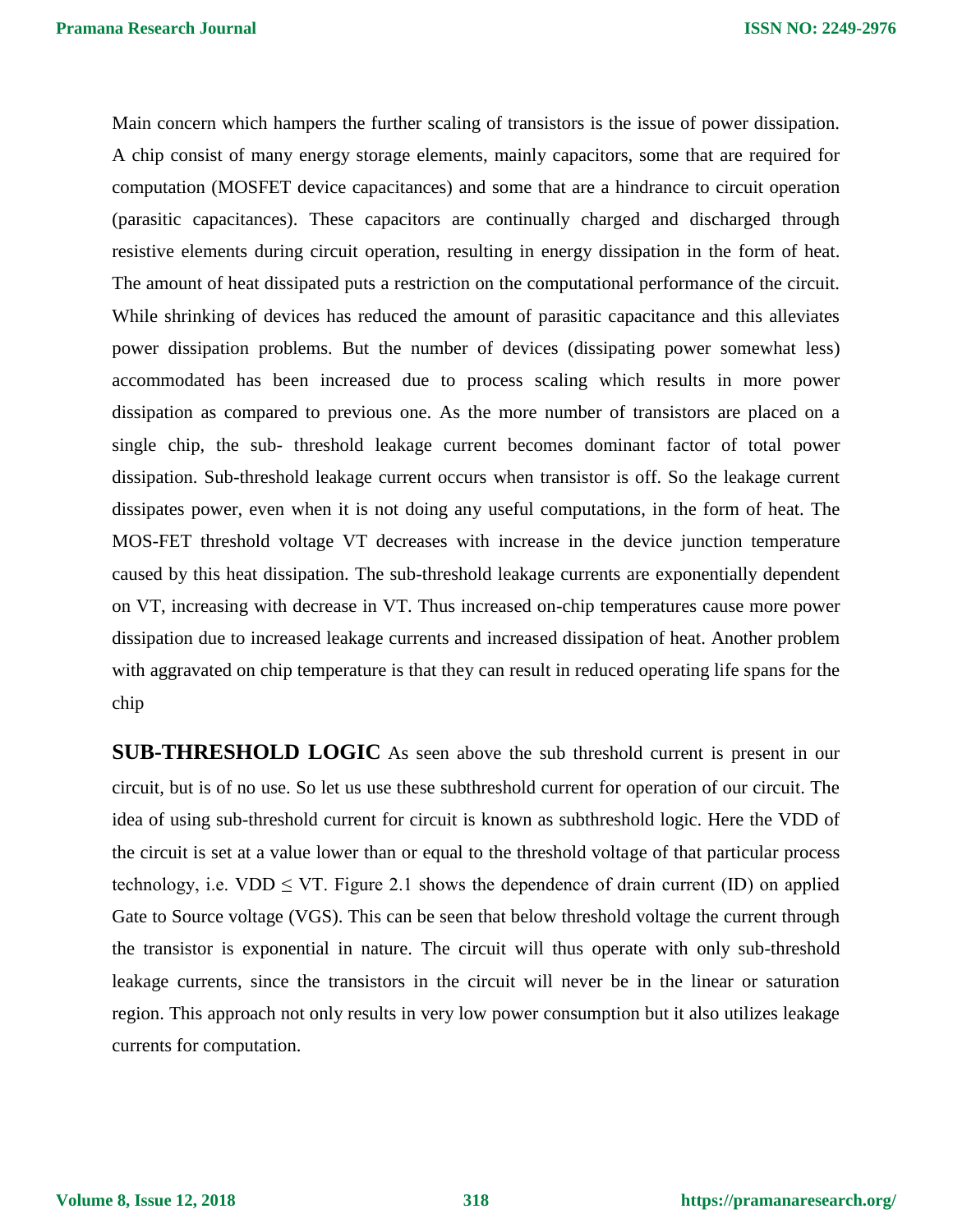

Fig. 2.1: ID versus VGS plot, for  $0.18\mu$ m process with VDD = 1.8V

### **LITERATURE SURVEY**

**1.IN "S. Bobba and I. N. Hajj, "Current-mode threshold right judgment gates," in Proc. IEEE ICCD, Sep. 2000, pp. 235–240"** In this paper, we present low-strength and excessiveordinary overall performance commonplace revel in gates known as the modern-day-day-mode threshold good judgment (CMTL) gates. Low-energy dissipation is completed by means of limiting the voltage swing at the interconnects and the inner nodes of the CMTL gates. Highoverall performance is completed via manner of the use of using transistor configurations that revel in a small distinction in cutting-edge and set the differential outputs to the proper values. The attention of NAND, NOR, AND, OR common revel in gates and unique not unusual experience features the usage of the CMTL gates is provided. We furthermore gift numerous implementations of CMTL gates and describe the relative benefits and boundaries of those implementations. SPICE simulation, results for a 1.5 V 0.18 u CMOS technology are also supplied for the precise circuit configurations defined in the paper

The format of circuits using extraordinary nicely judgment families consequences in circuits with wonderful commonplace overall performance and strength dissipation. A description of the best of a kind commonplace experience households and their strengths/ weaknesses can be placed in [l]. The capability of a common experience gate inside the non-clocked good judgment households which embody static CMOS, differential cascode voltage transfer commonplace experience (DCVS) [2], skip-gate good judgment, and clocked not unusual experience households which embody unmarried-rail domino, dual-rail domino, latched domino systems [3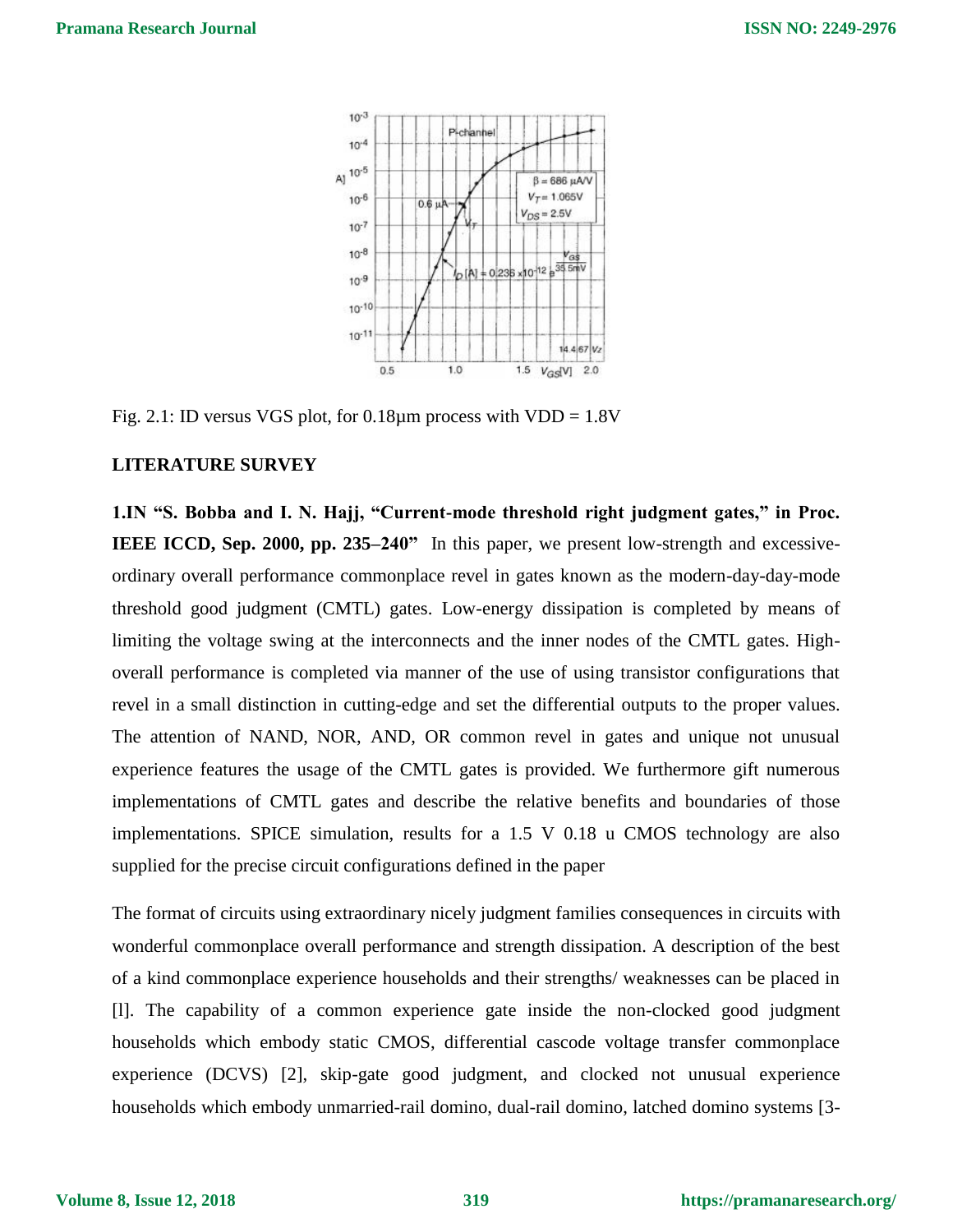fifty one and clocked skip-gate desirable judgment is primarily based totally on the the usage of transistor as an ON/ OFF switch. For first-rate enter venture, a few transistors flip ON (or OFF) and it connects (or disconnects) the output node of the not unusual revel in gate to one of the supply rails (Vdd/ Gnd) via the zero, N (or OFF) transistors. In order to honestly flip ON or flip OFF a transistor, the voltage swing at the gate input of the transistor should be from Gnd to Vdd or from Vdd to Gnd. Since the input to a few correct judgment gate is also the output of a few different not unusual enjoy gate, it method that the output nodes of properly judgment gates want to moreover make full voltage swings. The energy dissipated through a circuit is proportional to the square of the supply voltage. In order to the reduce the electricity dissipation, the supply voltage can be decreased which results in a decrease voltage swing. Lower supply voltage moreover outcomes in reduced power strength and average preferred normal overall performance degradation for the common feel gates. An change technique is the format of suitable judgment gates wherein the transistors are not required to actually flip-ON/ turnOFF. In [6], the nice judgment gates are operated inside the subthreshold vicinity and the transistors aren't surely have come to be ON. But the slow operating pace of those not unusual feel gates limits their software to low pace circuits. In this paper, we use low swing enter voltages and impose the format constraint that a transistor can't be grew to become OFF. The functional dependence of the ONtransistor homes (transconductance) on the enter voltage desires for use in the layout of those common enjoy gates. This requires a excessive-benefit diploma that could sense the difference inside the transconductance or the present day pushed thru the transistors to set the output to the correct values. This can be acquired with the useful resource of way of the use of using the latched domino shape. The latched domino systems [three-fifty one can offer immoderate-regular commonplace universal overall performance through using the latch shape as a senseamplifier. The versions the various winning artwork and the proposed paintings are one or greater of the following: Most latched domino circuits are used with differential nMOS tree wherein only considered one in every of output nodes is pulled down thru the differential nMOS tree. In the proposed artwork, the good judgment circuitry isn't always differential and each units of transistors are continuously ON. In latched domino circuits, the nMOS not unusual experience circuit and the latch are connected to the output nodes in parallel. This manner that there are a couple of paths to charge or discharge the output nodes. In our proposed artwork, the commonplace enjoy community seems at the direction from Vdd to the output node. By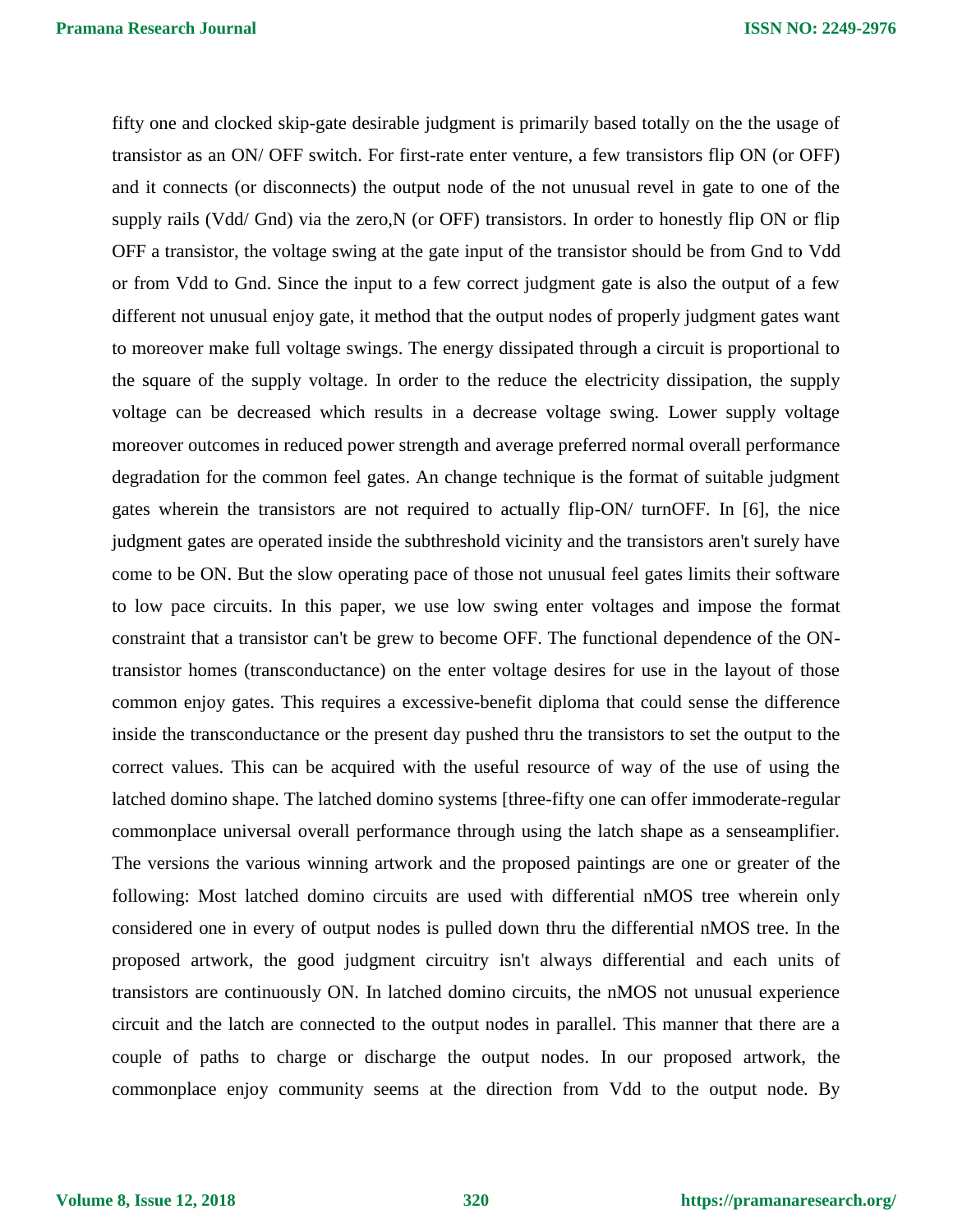modulating the contemporary that prices the output node, we set the output to the proper price. This will boom the sensitivity of the commonplace enjoy gate and offers it with the capability to revel in small distinction in currents. In latched domino circuits, the first-class judgment network includes nMOS transistors with complete enter swings. In the proposed art work, we use PMOS transistors inside the proper judgment community with small voltage swings.



Figure : Circuit with CMTL gates

**2.In "T. Ogawa, T. Hirose, T. Asai, and Y. Amemiya, "Threshold-logic devices consisting of subthreshold CMOS circuits,"** *IEICE Trans. Fundam. Electron., Commun. Comput. Sci.***, vol. E92-A, no. 2, pp. 436–442, 2009."** A threshold-common feel gate device which include subthreshold MOSFET circuits is proposed. The gate tool performs threshold-commonplace revel in operation, the use of the method of current-day-day-mode addition and subtraction. Sample virtual subsystems, i.E., adders and morphological operation cells based absolutely totally on threshold commonplace feel, are designed the usage of the gate gadgets, and their operations are confirmed thru computer simulation. The device has a easy form and operates at low electricity dissipation, so it's miles suitable for constructing cell-based totally, parallel processing LSIs inclusive of cell-automaton and neural-community LSIs

**3.IN "W. Prost et al., "Manufacturability and sturdy layout of nanoelectronic not unusual feel circuits based totally on resonant tunnelling diodes," Int. J. Circuit Theory Appl., vol. 28, no. 6, pp. 537–552, Nov./Dec. 2000."**The manufacturability of precise judgment circuits based totally mostly on quantum tunnelling devices, specifically double-barrier resonant tunnelling diodes (RTD), is studied in element. The homogeneity and reproducibility of III/V mesa technology‐primarily based devices is experimentally evaluated and interpreted using multiple I–V feature simulations. The experimental sensitivity of the RTD I–V parameters on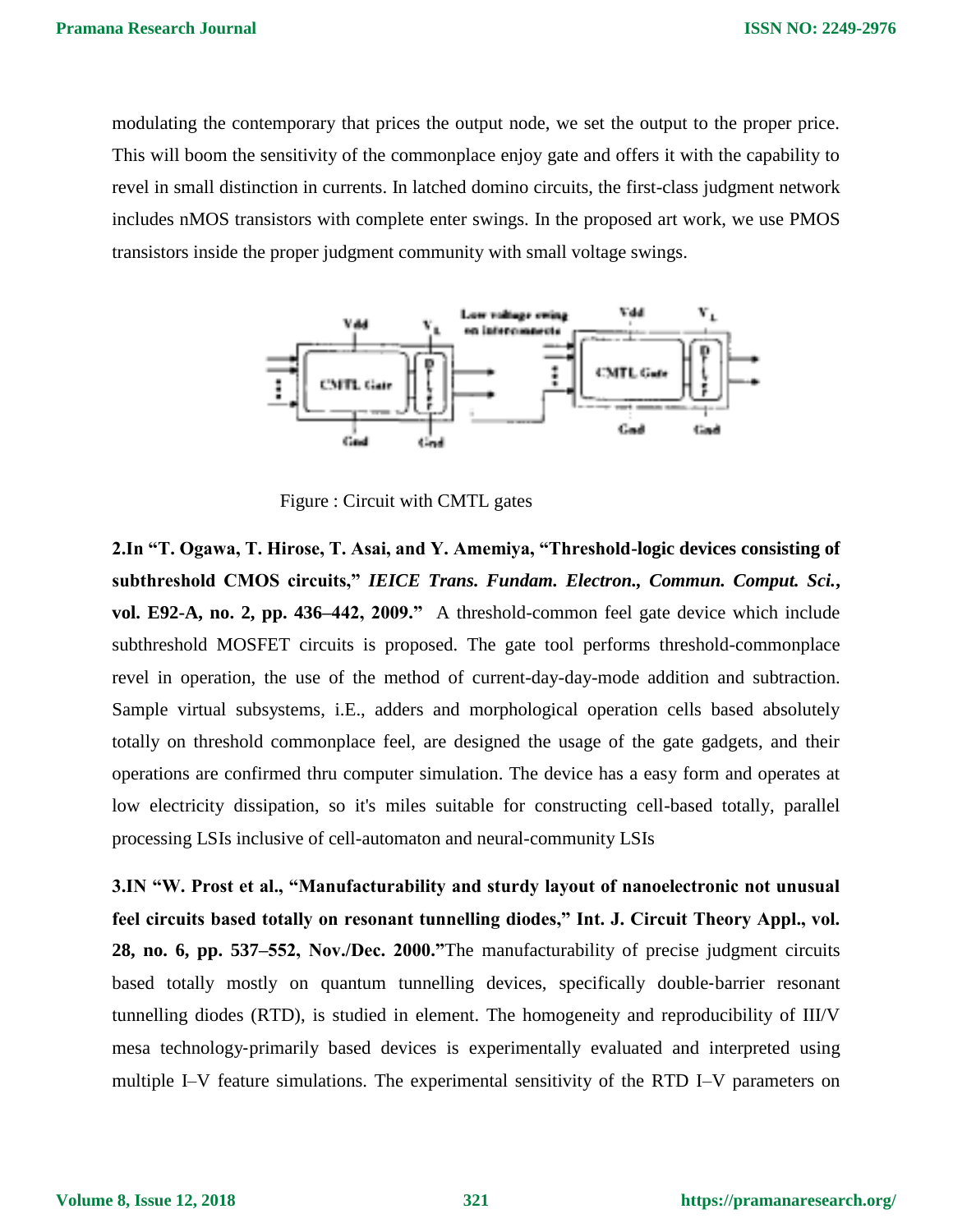nicely and barrier thickness is in evaluation with more than one I–Vsimulations. With shrinking minimum function period the fluctuations in the top contemporary may be immediately attributed to an RTD vicinity model because of the growing impact of lithography and etching on lateral dimensions. These outcomes show that the III/V era fulfils the necessities for a massive scale integration of RTD devices. A nanoelectronic circuit form based totally totally totally on an advanced MOBILE threshold good judgment gate is provided. Detailed SPICE simulations the usage of the experimental facts show that clock and deliver voltage fluctuations are tolerated as plenty as  $\pm$  0.1 V at a supply voltage of zero.7 V. Very strong nearby height voltage variations of 15 in line with cent in opposite suggestions might be important to have a vital impact immediately to the circuit capability. Smaller deviations satisfactory have an impact on the timing with out degrading the reliability of the circuit. Consequently, the format of a robust energy deliver and clocking scheme is extra essential for the general circuit normal average performance than the small relative deviations of the RTD pinnacle voltage

**4.In "S. Muroga, Threshold Logic and Its Applications. New York, NY, USA: Wiley, 1971"**As an technique to clarifying the primary houses of threshold commonplace experience, the completely monotonic feature is investigated. Its trying out approach, purposeful shape, and so forth., are noted through the usage of a present day concept, mutual monotonicity.

# **MAJORITY-BLACK CIRCUIT CONSISTING OF THRESHOLD LOGIC GATES**

As a promising software program program of our thrshold commonplace experience gate we are designed celular automation cells that carry out morphological operations for image processing. The following suggests a part of the cease end result, taking the majrity black operation for example. The majority black operation is a morhological photo processing for binary pics. It is beneficial for filling sma hoes and eliminating small projections in gadgets and,therefore may be used for nois removal . The majority bck operation is as follows processing for three\*3 pixels winws are black if five or extra pixels within the three×3window are black; in any other case set the center pixel to white In image processing, the majorityblack operation is completed in all pixels on a picture synchronously with a clock.The mobile characteristic of majority black operation may be completed the usage of 9 enter majority gate circuit showed in

11111111 + 00000001=100000000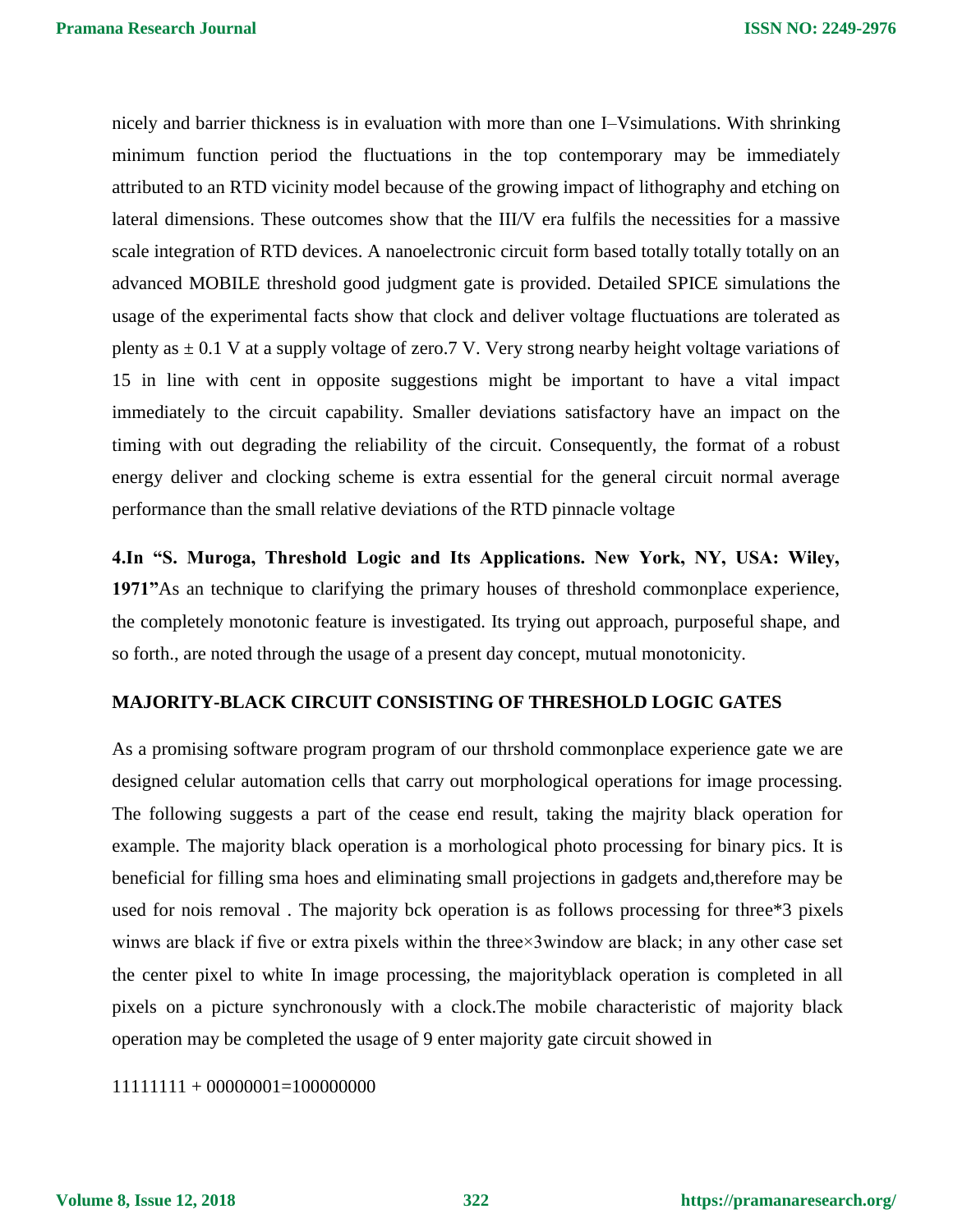

**Fig: Majority block circuit using threshold logic gate**

fig every enter corresponds to the dominion of every pixel in the 3\*3 window we outline that the enter is 1voltage if the pixel s black and the input is 0 if the pixel is white the output of the corresponds to the subsequent u . S . A . Is black for a 1 output and white for zero output. If the range f 1 input s for M31-M39 is better than the edge te internet modern-day injected to the sum line is terrible

### **SIMULATION RESULTS**

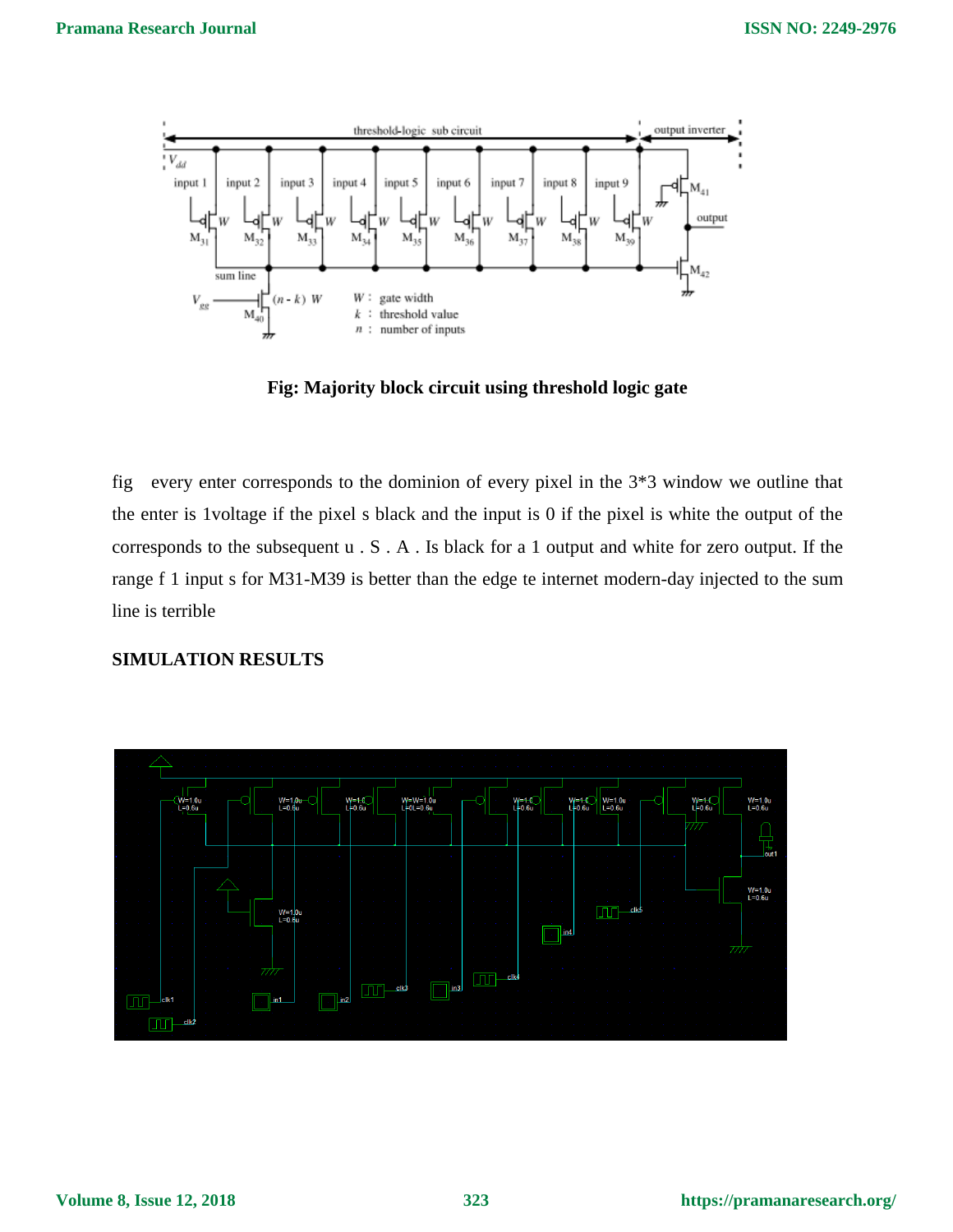

# **CONCLUSION:**

An analytical technique has been proposed to find out short the transistor size in the sensor factor of a modern mode implementation that guarantees very low gate put off (very close to the minimum), unbiased of the modern-day-day mode technique used to enforce the edge genuine judgment characteristic. A new cutting-edge mode implementation approach have grow to be moreover proposed that outperforms present implementations every in gate cast off in addition to energy

## *REFERENCES*

*[1] B. Calhoun, A. Wang, and A. Chandrakasan, "Modeling and sizing for minimum energy operation in subthreshold circuits," IEEE Journal of Solid-State Circuits, vol. 40, no. 9, pp. 1778–1786, 2005.*